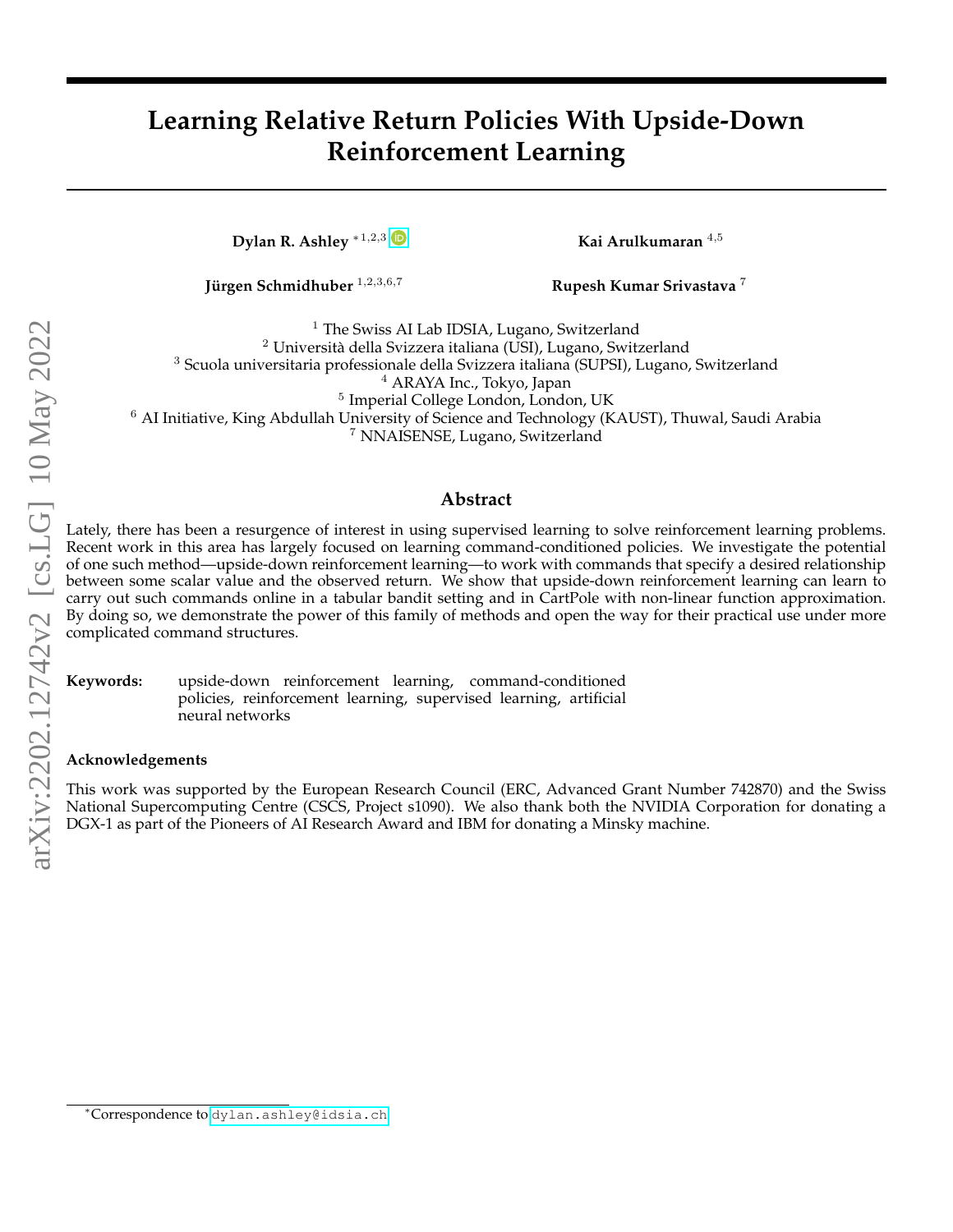# **1 Introduction**

Artificial neural networks in their current incarnation are better suited to solving supervised learning problems than they are for solving reinforcement learning problems. Recently, a family of techniques based on upside-down reinforcement learning (Schmidhuber, [2019;](#page-4-0) Srivastava et al., [2019\)](#page-4-1) has been proposed, which solve RL problems by framing them as supervised learning problems. These techniques all focus on directly learning a command-conditioned policy; they explicitly learn a mapping from states and commands to actions. Already, these methods have had remarkable success in solving offline RL problems (Chen et al., [2021;](#page-4-2) Janner et al., [2021;](#page-4-3) Kumar et al., [2019\)](#page-4-4), but still struggle to achieve competitive results in online reinforcement learning problems.

This work investigates the learnability of *morethan* commands: commands that specify a goal in the form of a scalar value, a horizon, and the desired relation between the given scalar and the observed return under the given horizon. Here we show that these commands are learnable online with traditional UDRL in simple settings. By doing so, we demonstrate the practical potential of the flexibility of commands offered by the UDRL framework. We hope that this flexibility can be leveraged in the future to empower these methods to render them competitive in complicated online and continual learning problems.

## **2 Related Work**

The idea of leveraging iterated supervised learning to solve reinforcement learning dates back to at least the work on reward-weighted regression by Peters and Schaal [\(2007\)](#page-4-5), who brought the earlier work of Dayan and Hinton [\(1997\)](#page-4-6) to the domain of operational space control and RL. However, Peters and Schaal [\(2007\)](#page-4-5) only looked at the immediatereward RL setting. This was extended to the episodic setting separately by Wierstra et al. [\(2008a\)](#page-4-7) and then by Kober and Peters [\(2011\)](#page-4-8). Wierstra et al. [\(2008a\)](#page-4-7) went even further and also extended RWR to partially observable Markov decision processes, whereas Kober and Peters [\(2011\)](#page-4-8) applied it to motor learning in robotics. Separately, Wierstra et al. [\(2008b\)](#page-4-9) extended RWR to perform fitness maximization for evolutionary methods. Hachiya et al. [\(2009\)](#page-4-10) and Hachiya et al. [\(2011\)](#page-4-11) later found a way of reusing old samples to improve RWR's sample complexity. Much later, Peng et al. [\(2019\)](#page-4-12) modified RWR to produce an algorithm for off-policy RL, using deep neural networks as function approximators.

Upside-down reinforcement learning as a command-conditioned method of using SL for RL emerged in Schmidhuber [\(2019\)](#page-4-0) and Srivastava et al. [\(2019\)](#page-4-1), with Ghosh et al. [\(2021\)](#page-4-13) afterwards introducing a similar idea in a multi-goal context. Kumar et al. [\(2019\)](#page-4-4) applied UDRL to offline RL and sometime later Chen et al. [\(2021\)](#page-4-2) and then Janner et al. [\(2021\)](#page-4-3) showed the potential of the UDRL framework to be competitive in this context when paired with the Transformer architecture of Vaswani et al. [\(2017\)](#page-4-14). Furuta et al. [\(2021\)](#page-4-15) generalized this Transformer variant to solve a broader class of problems.

# **3 Background**

Reinforcement learning considers an agent receiving rewards through interacting with an environment. RL is usually modeled as a *Markov decision process* where, at each step t, the agent observes the current state of the environment  $s_t \in S$ , selects an action  $a_t \in A$ , and consequently receives a reward  $r_{t+1} \in \mathbb{R}$ . We say that the rule an agent follows to select actions is its *policy*, which we write as  $\pi : S \times A \to \mathbb{R}$  where  $\pi(s, a)$  is the probability of the agent taking action a when the environment is in state s. The objective is typically to find a policy that maximizes the sum of the temporally-discounted rewards—known as the return.

Upside-down reinforcement learning breaks the RL problem in two, using commands as an intermediary. Specifically, it divides the agent into two sub-agents: a sub-agent that interacts with the environment in an attempt to carry out a command, i.e., a *worker*; and a sub-agent that issues commands to the worker that maximize the expected value of the return, i.e., a *manager*. The problem of learning an optimal policy then becomes the problem of having both subagents learn to carry out their respective roles optimally. The key benefit of this formulation is that the worker solves a supervised learning problem which allows us to bring a portion of the RL problem's complexity into the domain of supervised learning, which—as we previously remarked—is the principal domain of ANNs.

Traditionally, commands in UDRL are given as desire-horizon pairs, i.e.,  $(d, h)$  with  $d \in \mathbb{R}$  and  $h \in \mathbb{N}$ . Semantically, these commands direct the agent to achieve a return equal to  $d$  in the next  $h$  steps. Training in UDRL is done with the hindsight method wherein the agent is trained to predict what action it took given the current state and command  $(g, h)$  where g is the actual return observed. For UDRL to solve online RL reward-maximization problems, the commands being issued by the manager should demand higher and higher returns as time goes on.

Morethan units—as first described in Schmidhuber [\(2019\)](#page-4-0)—act as an additional element of the command. They serve to denote the relation between the true desired return and  $d$ . In their simplest form, morethan units capture a boolean relationship, i.e., "get a return larger than this value". However, the concept of morethan units is flexible enough to instead encode a ternary, additive, multiplicate, or more complicated relationship.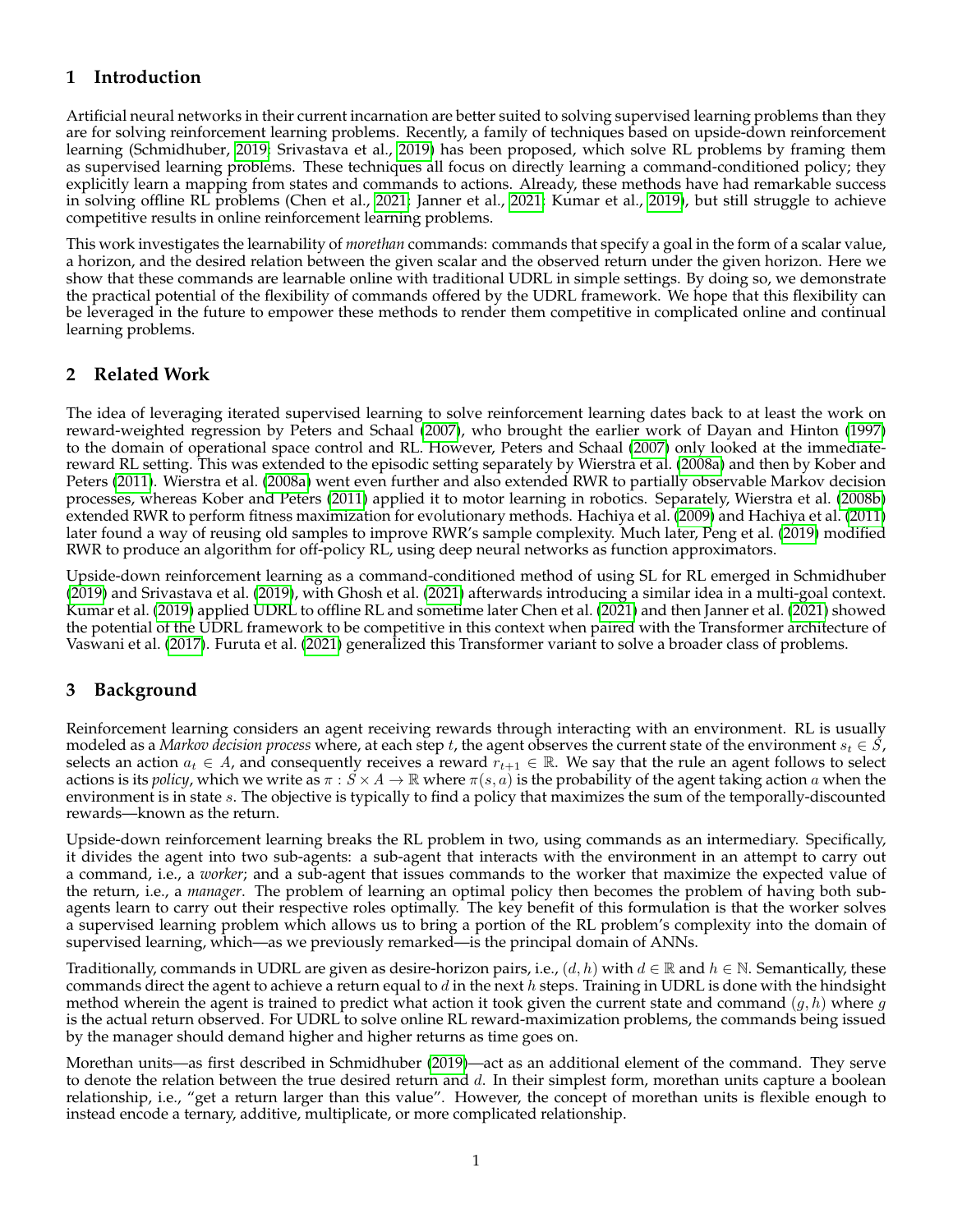# **4 Experimental Setup**

We experiment with two reinforcement learning settings here: a simple six-armed bandit and the well-known CartPole domain (Barto et al., [1983\)](#page-4-16). Our toy bandit domain is intended to give us a deep look at how upside-down reinforcement learning operates with the morethan unit in a basic deterministic tabular setting. With our CartPole domain, we hope to evaluate the learnability of commands with morethan units when working with non-linear function approximation in more mainstream reinforcement learning domains.

In our six-armed bandit domain, pulling the *i*-th arm always results in a reward of exactly *i*. If the agent wanted to maximize the return, it should thus always pull the 6-th arm. Since we are working with UDRL, though, in both domains, we issue commands to the agent in the form  $(d, h, m)$  where d is the desired return, h is a horizon, and m is the *morethan unit*: a ternary digit which denotes the desired relation between d and h. If m is set to  $-1$ , then the agent is commanded to obtain a return of less than d in the next h steps; if m is set to 0, then the agent should obtain a return of exactly d in the next h steps; and, finally, if m is set to 1, then the agent should obtain a return greater than  $d$  in the next h steps.

Our implementation of UDRL follows the one used by Srivastava et al. [\(2019\)](#page-4-1) with some domain-specific adaptations. For the bandit setting, we exploit the single-step episodes by learning a two-layered policy network that uses a one-hot encoding of the command as input. Here our network uses ReLU activation and orthogonal initialization and is trained using SGD under a step size of 0.01.

When acting in the bandit setting, we always issue a command with  $m$  set to 1. We record the results of these actions in a 100-episode experienced replay buffer. To train the policy network with this buffer, we sample a batch of 16 episodes and generate a permutation to pair each episode in the sample to another random episode in the sample. Recall that each of these samples will be in the form  $b_i = ((d_i, h_i, m_i, g_i), a_i)$ , where  $d_i$  is a desired return,  $h_i$  is a horizon (here always 1),  $m_i$  is the morethan unit (again here always 1),  $g_i$  is an observed return, and  $a_i$  is an action. For two samples  $b_i$  and  $b_j$ , we train the network to predict  $a_i$  given an input  $(g_i, h_i, m)$  where  $m$  set to 1 if  $g_j > g_i$ , 0 if  $g_j = g_i$ , and  $-1$  if  $g_j < g_i$ . This novel sampling strategy is critical here as it provides us with a non-parametric way of providing in-distribution samples to the network. For the bandit setting, we train once using a randomly permuted batch and once with the batch permuted such that each  $b_i$  is matched with itself. We add 16 exploratory episodes to the buffer and repeat this training process 16 times for each iteration of the UDRL algorithm. We report the results of 10 runs of this with 25 000 steps each in Section [5.](#page-2-0)

Our network in the CartPole setting has a single hidden layer of 32 gated fast weights with Tanh activation and orthogonal initialization. We use Adam (Kingma and Ba, [2014\)](#page-4-17) to train this network under a step-size of 0.0008 and with the other hyperparameters set as recommended in Kingma and Ba [\(2014\)](#page-4-17).

For the CartPole setting, we use a similar training regimen as in the bandit setting but use an unbounded buffer to which we add 5 episodes in each iteration. Here, in each iteration, we train with 800 batches of size 256 for which we generate seven rather than two independent permutations (one of which matches samples to themselves as in the bandit setting). Note that the ability to generate exponentially more samples here is a key advantage of training with morethan units. We report the results of 30 runs of the above with 500 000 steps each in Section [5.](#page-2-0)

### <span id="page-2-0"></span>**5 Results**

To evaluate learning with morethan units in the bandit setting, we look at how the action probability density of the final learned command-conditioned policy changes as a function of d and  $m$ . The mean of these densities over the 10 runs is shown in Figure [1.](#page-3-0) Of crucial importance here, the learned action probabilities density is concentrated in the correct regions for each setting of the morethan unit. For example, when the morethan unit is set to 0, the action probability density is highly concentrated in the *i*-th action for each *i* desired return. Interestingly, when the morethan unit is set to  $-1$ , the action probability density clusters around the  $(i - 1)$ -th action for each of the *i* desired returns, but when the morethan unit is set to 1, the action probability density is clustered around the most-rewarding action.

To evaluate learning with morethan units in the CartPole domain, we compare the observed return as a function of  $d$ and m when acting under the final learned command-conditioned policy. The results of this over the 30 runs is given in Figure [2.](#page-3-1) A similar but somewhat inverted relation appears here compared to the bandit results. When the morethan bit is set to 0, the observed returns roughly correspond to the desired returns and only start to taper off slightly as the desired return reaches the higher end of the spectrum. Likewise, when the morethan bit is set to 1, the observed return is consistently only marginally higher than the desired return for most of the values tested. However, when the morethan bit is set to  $-1$ , the observed returns are always drastically smaller than d.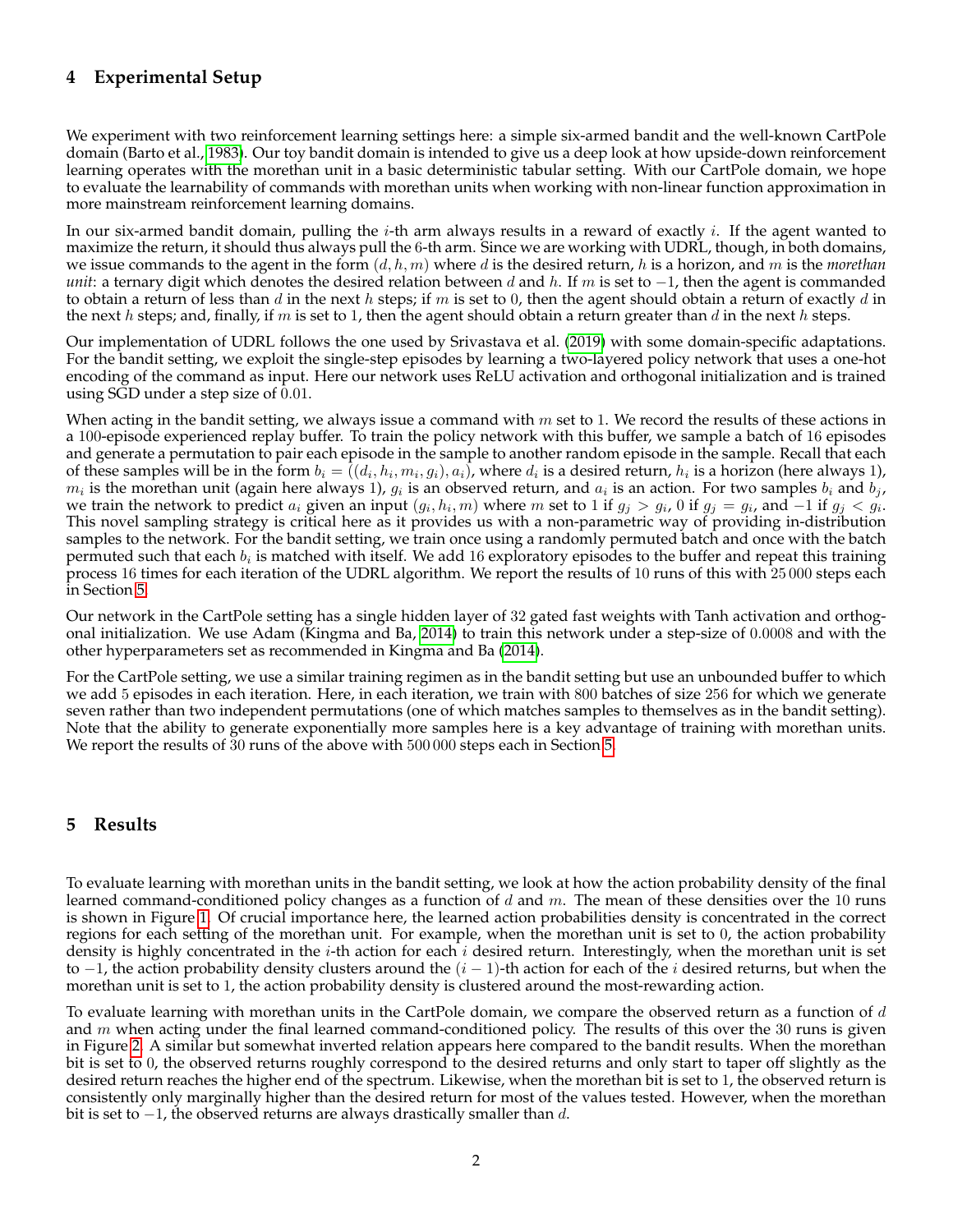

<span id="page-3-0"></span>Figure 1: The mean action probabilities of the learned command-conditioned policy in the bandit setting. Note how the probability densities seem to cluster around the highest-valued valid action.



<span id="page-3-1"></span>Figure 2: The desired return versus the observed return under the learned command-conditioned policy in the CartPole setting. Standard deviation is shown with shading. Note how the observed returns center around the lower-end of the valid returns.

#### **6 Discussion**

This work aimed to show that morethan units were a learnable concept in the context of upside-down reinforcement learning. The results presented in Section [5](#page-2-0) clearly demonstrate that this is the case. Importantly, these results show that morethan units can be used with non-linear function approximation in mainstream online reinforcement learning domains and thus have the potential to be usable in some of the more advanced applications of reinforcement learning.

In our bandit experiments, the emphasis of the learned policy on maximal valid rewards throughout was unexpected. We hypothesize that this is due to the restrictive buffer size mixed with the training regimen whereby we perpetually demand increasingly large returns. This change in demand means that an experience replay buffer will be increasingly filled by large returns causing UDRL to increasingly oversamples large returns when training its policy network. The consequence of this is that UDRL will be prone to a specific form of forgetting. We hypothesize that this may be part of the reason that the UDRL paradigm has achieved its greatest successes primarily in the offline RL setting.

An initial inspection of the results of the CartPole experiment seems to produce something inconsistent with the above hypothesis. However, recall here that the buffer size is unbounded. This means that even though the buffer is increasingly filled with large values, the probability of a training sample having the morethan unit set to −1 grows as training progresses. Conversely, the probability of a training sample having the morethan unit set to 1 shrinks as training progresses. Together with our previous hypothesis, this suggests that the distribution of training samples drastically affects the exact nature of the learned policy here, even when not otherwise affecting its validity.